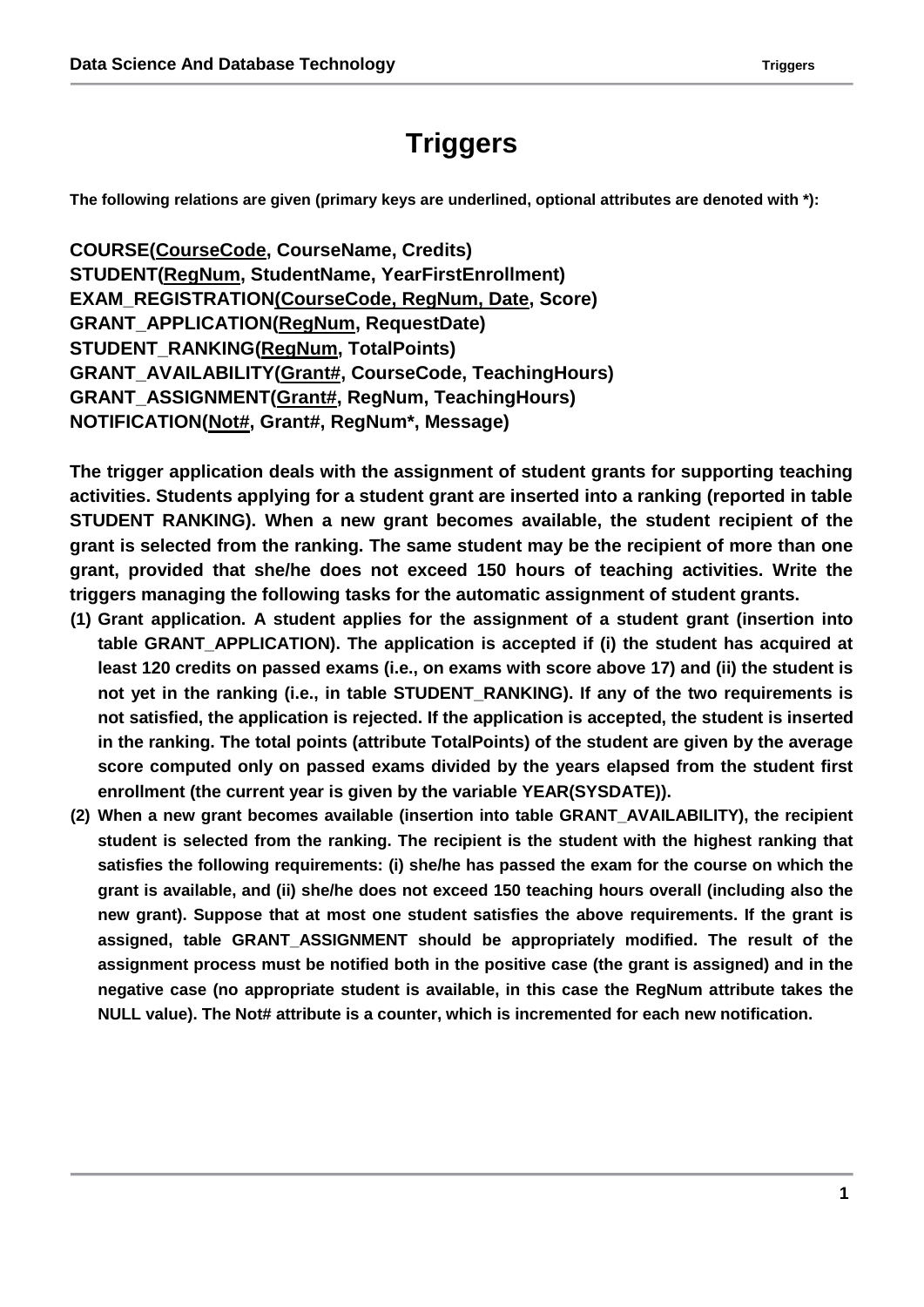## **Solution**

#### **Grant Application**

**CREATE OR REPLACE TRIGGER MANAGE\_GRANT\_APPLICATION AFTER INSERT ON GRANT\_APPLICATION FOR EACH ROW DECLARE TOTALCREDITS NUMBER; SCOREAVG NUMBER;** X **NUMBER; YEAR DATE; BEGIN ---check if the student is in the ranking SELECT COUNT(\*) INTO X FROM STUDENT\_RANKING**

> -- **check if the application can be accepted IF (X < > 0) THEN --- the application is rejected RAISE\_APPLICATION\_ERROR(-20500,'The application cannot be accepted'); END IF;**

**--- requirements verification SELECT SUM(Credits), AVG(Score) INTO TOTALCREDITS, SCOREAVG FROM EXAM\_REGISTRATION E, COURSE C WHERE E.CourseCode = C.CourseCode AND RegNum = :NEW.RegNum AND Score ≥ 18;**

-- **check if the application can be accepted IF (TOTALCREDITS<120) THEN**

**WHERE RegNum = :NEW.RegNum;**

--- **the application is rejected RAISE\_APPLICATION\_ERROR(-20500,'The application cannot be accepted'); END IF;**

**---the application is accepted ---insertion in the ranking SELECT YearFirstEnrollment INTO YEAR FROM STUDENT WHERE RegNum = :NEW.RegNum;**

**INSERT INTO STUDENT\_RANKING(RegNum, TotalPoints) VALUES (:NEW.RegNum, SCOREAVG/(YEAR(SYSDATE)- YEAR));**

**END;**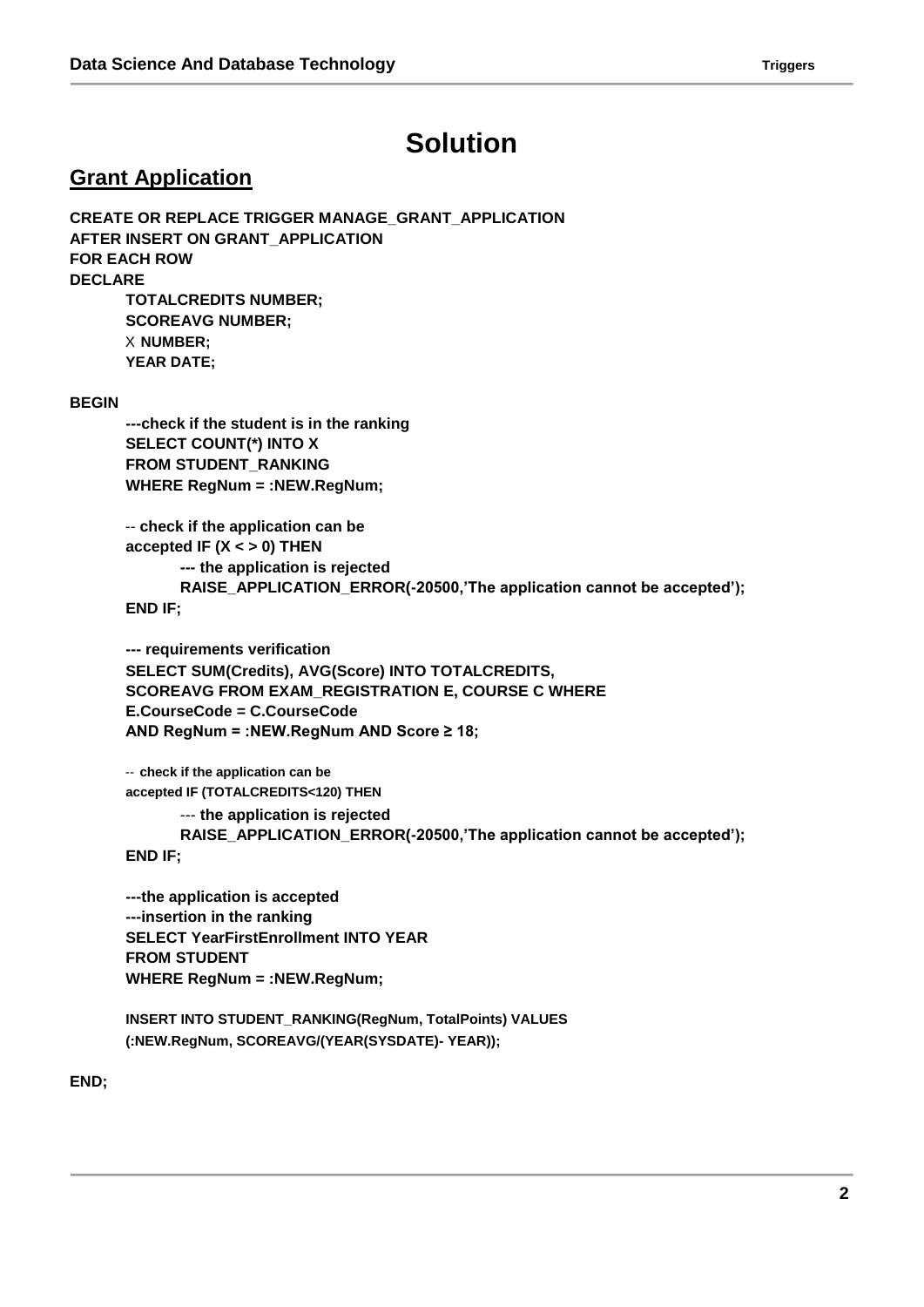### **Grant Assignment**

**CREATE OR REPLACE TRIGGER GRANT\_ASSIGNMENT AFTER INSERT ON GRANT\_AVAILABILITY FOR EACH ROW DECLARE**

X **NUMBER; Y NUMBER; MYRegNum NUMBER;**

**BEGIN**

--- **check the existence of best student meeting constraints ---compute the maximum value of TotalPoints (if any)**

**SELECT MAX(TotalPoints) INTO X FROM STUDENT\_RANKING WHERE RegNum IN (SELECT RegNum FROM EXAM\_REGISTRATION WHERE CourseCode = :NEW.CourseCode AND Score ≥ 18)**

---**Students who have passed the exam**

**AND RegNum NOT IN (SELECT RegNum FROM GRANT\_ASSIGNMENT GROUP BY RegNum HAVING SUM(TeachingHours) + :NEW.TeachingHours >150);**

-- **Students who exceed 150 teaching hours**

--- **notification management** --- **read the maximum value of NOT# SELECT MAX(NOT#) INTO Y FROM NOTIFICATION;**

**IF (Y IS NULL) THEN Y:=0; END IF;**

**IF (X IS NOT NULL) THEN**

--- **best student is assigned grant SELECT RegNum INTO MYRegNum FROM STUDENT\_RANKING WHERE TotalPoints = X AND RegNum IN (SELECT RegNum FROM EXAM\_REGISTRATION WHERE CourseCode = :NEW.CourseCode AND Score ≥ 18) AND RegNum NOT IN (SELECT RegNum FROM GRANT\_ASSIGNMENT GROUP BY RegNum HAVING SUM(TeachingHours) + :NEW.TeachingHours >150);**